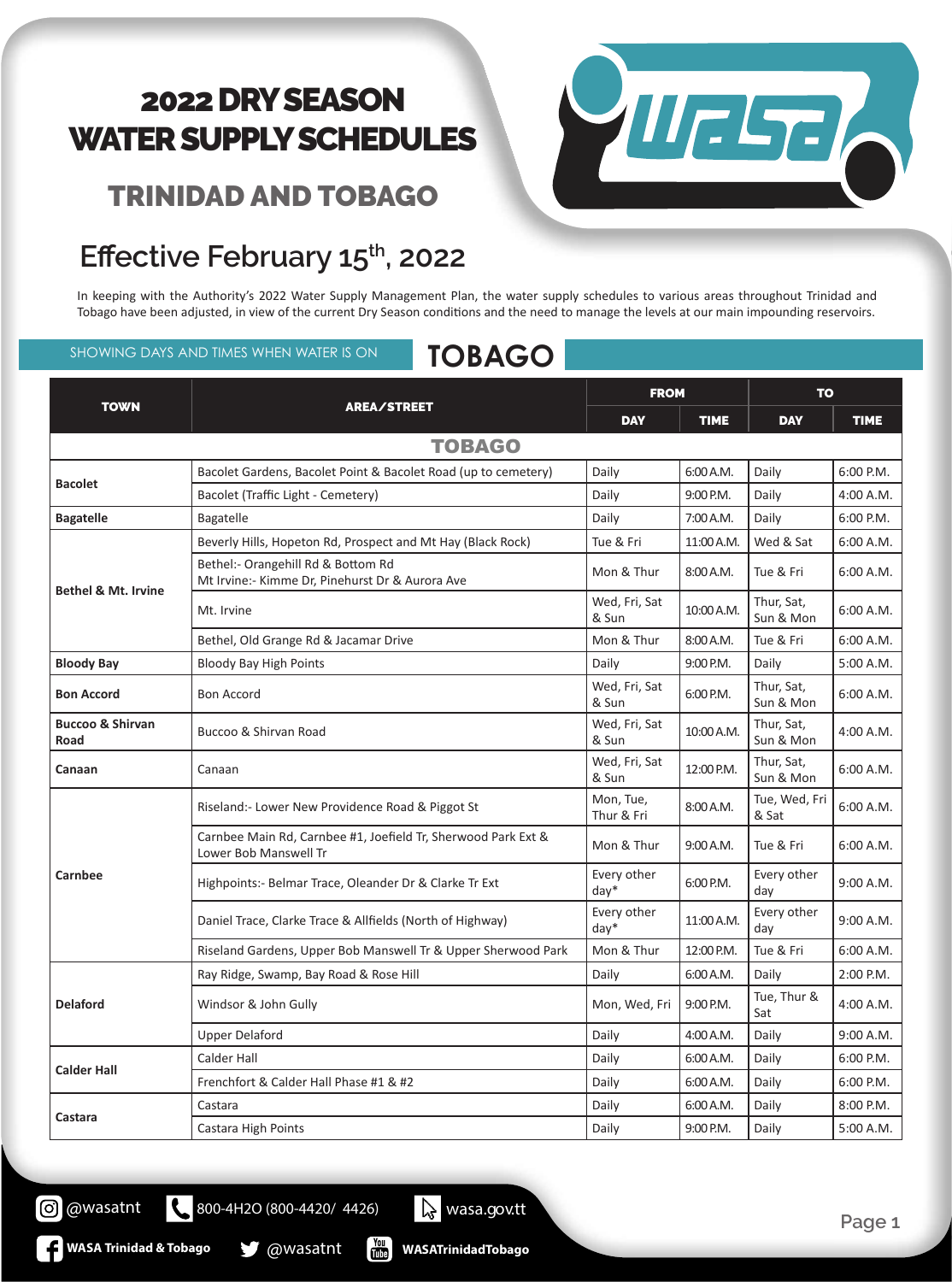VIIELTE

TRINIDAD AND TOBAGO

## Effective February 15<sup>th</sup>, 2022

SHOWING DAYS AND TIMES WHEN WATER IS ON **TOBAGO**

| <b>TOWN</b>                            | <b>AREA/STREET</b>                                                                                                  | <b>FROM</b>                     |             | <b>TO</b>                      |             |  |  |
|----------------------------------------|---------------------------------------------------------------------------------------------------------------------|---------------------------------|-------------|--------------------------------|-------------|--|--|
|                                        |                                                                                                                     | <b>DAY</b>                      | <b>TIME</b> | <b>DAY</b>                     | <b>TIME</b> |  |  |
| <b>TOBAGO</b>                          |                                                                                                                     |                                 |             |                                |             |  |  |
| Charlottesville                        | <b>Top River</b>                                                                                                    | Fri & Sun                       | 9:00 A.M.   | Fri & Sun                      | 12:00 P.M.  |  |  |
|                                        | <b>Belle Air</b>                                                                                                    | Mon & Wed                       | 9:00 A.M.   | Mon & Wed                      | 12:00 P.M.  |  |  |
|                                        | <b>Upper Campbelton</b>                                                                                             | Tue                             | 5:00 P.M.   | Tue                            | 10:00 P.M.  |  |  |
| Concordia                              | St. Cecelia Tr & Richard Tr                                                                                         | Sun, Tue & Fri                  | 12:00 P.M.  | Mon, Wed<br>& Sat              | 6:00 A.M.   |  |  |
| <b>Crown Point</b>                     | Crown Point                                                                                                         | Wed, Fri, Sat<br>& Sun          | 2:00 P.M.   | Thur, Sat,<br>Sun & Mon        | 6:00 A.M.   |  |  |
| <b>Glen Road &amp; Logwood</b><br>Park | Glen Road & Logwood Park                                                                                            | Sun, Mon,<br>Tue, Thur &<br>Fri | 9:00 A.M.   | Mon, Tue,<br>Wed, Fri &<br>Sat | 6:00 A.M.   |  |  |
| Goodwood                               | Big Hole & Caledonia                                                                                                | Daily                           | 6:00 A.M.   | Dailly                         | 8:00 P.M.   |  |  |
|                                        | Goodwood                                                                                                            | Daily                           | 7:00 A.M.   | Daily                          | 5:00 P.M.   |  |  |
|                                        | James St. (Upper)                                                                                                   | Mon, Wed,<br>Fri & Sun          | 10:00 P.M.  | Tue, Thur,<br>Sat & Mon        | 4:00 A.M.   |  |  |
| <b>Government House</b>                | Government House Road                                                                                               | Daily                           | 6:00 A.M.   | Daily                          | 6:00 P.M.   |  |  |
| Hampden/Lowlands                       | Hampden/Lowlands                                                                                                    | Every other<br>$day*$           | 11:00 A.M.  | Every other<br>day             | 9:00 A.M.   |  |  |
| <b>Hope &amp; Blenheim</b>             | Hope & Blenheim                                                                                                     | Daily                           | 6:00 A.M.   | Daily                          | 6:00 P.M.   |  |  |
| <b>Idlewild</b>                        | Idlewild                                                                                                            | Sun, Tue & Fri                  | 10:00 A.M.  | Mon, Wed<br>& Sat              | 6:00 A.M.   |  |  |
| <b>John Dial</b>                       | John Dial                                                                                                           | Daily                           | 6:00 A.M.   | Daily                          | 6:00 P.M.   |  |  |
|                                        | Lambeau (Lambeau Main Road & School Road up to Bros. Motors)                                                        | Daily                           | 6:00 A.M.   | Daily                          | 8:00 P.M.   |  |  |
| Lambeau                                | Pascal Village to Magdalena                                                                                         | Daily                           | 6:00 A.M.   | Daily                          | 8:00 P.M.   |  |  |
| Les Coteux & Arnos<br>Vale             | Tablepiece Road, Ebo Gully, Les Coteaux, Bamboo Hill, Franklyn Rd,<br>Mt Zion Hill, Arnos Vale Road & Top of Tobago | Sun & Thur                      | 12:00 P.M.  | Mon & Fri                      | 6:00 A.M.   |  |  |
| Louis D'Or                             | Louis D'Or Settlement & Louis D'Or Main Rd                                                                          | Daily                           | 6:00 A.M.   | Daily                          | 1:00 P.M.   |  |  |
| Mary's Hill & Bad Hill                 | Mary's Hill & Bad Hill                                                                                              | Tue & Fri                       | 12:00 P.M.  | Wed & Sat                      | 6:00 A.M.   |  |  |
| <b>Moriah &amp; Runnemede</b>          | Mt Thomas, Henry Tr, Old Ground Tr, Mt Dillon, Woodlands, Arnos<br>Vale Road, King Peter's Bay Road & Moriah        | Once every 4<br>days*           | 12 hrs      | Once every 4<br>days           | 12 hrs      |  |  |
|                                        | Culloden, Sea View Tr, Bottom Old Ground Tr, Cut Hill, Des Vignes<br>Road, Runnemede                                | Once every 4<br>days*           | 12 hrs      | Once every 4<br>days           | 12 hrs      |  |  |

**WASA Trinidad & Tobago @wasatnt** 

800-4H2O (800-4420/ 4426) wasa.gov.tt

**WASATrinidadTobago**

 $\frac{Y_{\text{ou}}}{\prod_{i=1}^{n} Y_{\text{ou}}^i}$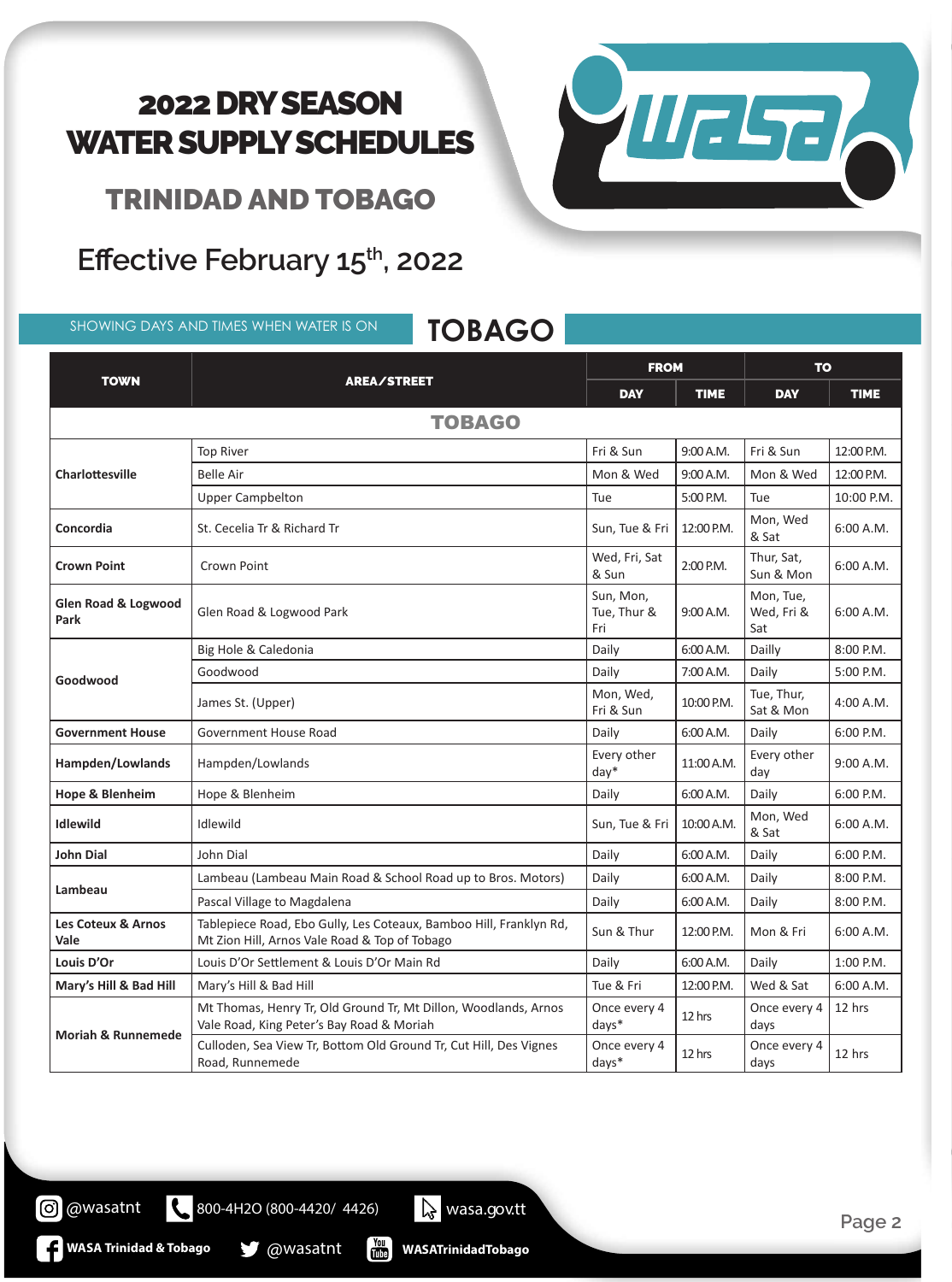TRINIDAD AND TOBAGO

**Effective February 15th, 2022**

SHOWING DAYS AND TIMES WHEN WATER IS ON **TOBAGO**

TOWN REALSTREET FROM TO DAY | TIME | DAY | TIME TOBAGO **Mt. Grace** Mt. Grace Music and Mt. Grace Sun & Thur Sun & Thur Sun & Thur Sun & Thur Sun & Sat 6:00 A.M. **Mt. Pleasant** Mt. Pleasant Mt. Pleasant Every other Every other  $\begin{bmatrix} 11:00 \text{ A.M.} \\ \text{day} \end{bmatrix}$  Every other 9:00 A.M. **Mt. St. George & Studley Park** Mt St George & Studley Park Daily Books A.M. Compared to Los A.M. Daily Books and Books and Books A.M. Baily B Mt St George (High Pt) Mon, Tue, Mon, Tue, Mon, Tue, Mon, Tue, Mon, Tue, Mon, Tue, Mon, Tue, Mon, Tue, Mon, Tue,  $\frac{1}{2}$ 9:00 P.M.  $\begin{bmatrix} \text{True, Wed, Fri} \\ \text{& Sat} \end{bmatrix}$ 6:00 A.M. **Mt. Pelier** Mt. Pelier Sun, Mon, Tue, Thur & Fri 10:00 A.M. Mon, Tue, Wed, Fri & Sat 6:00 A.M. Mt. Pelier (Upper) Sun, Mon, Tue, Thur & Fri  $12:00 \text{ PM}$ Mon, Tue, Wed, Fri & Sat 6:00 A.M. **Orange Hill Rd Orange Hill Rd Orange Hill Rd** Mon, Thur & 10:00 A.M.  $\begin{bmatrix} \text{True, Fri } & & \\ \text{Sun} & & \end{bmatrix}$ 6:00 A.M. **Patience Hill** Cunningham Tr & Winchester Street Sun, Tue & Sun, Tue & 12:00 P.M.  $\begin{array}{c} \begin{array}{c} \text{Mon, Wed} \\ \text{& Set} \end{array} \end{array}$ 6:00 A.M. Fair Banks & Orange Hill Tr<br>Fri Sun, Tue &  $\begin{bmatrix} 12:00 \text{ P.M.} \\ \& \text{Sat} \end{bmatrix}$  Mon, Wed 6:00 A.M. Lower St Luke & Upper New Providence Mon, Thur & Mon, Thur & 10:00 A.M.  $\begin{bmatrix} \text{True, Fri } & \text{S} \\ \text{Sun} & \text{S} \end{bmatrix}$ 6:00 A.M. Upper St Luke, Yorke Trace, Harris Lane & Robinson Lane  $\begin{bmatrix} \text{Sun, Tue & \text{Sun, Tue & \text{Sun, Tue & \text{Sun, Tue & \text{Sun, 20}} \\ \text{Fri} & \text{Fri} & \text{Fri} & \text{Fri} & \text{Fri} & \text{Fri} & \text{Fri} & \text{Fri} & \text{Fri} & \text{Fri} & \text{Fri} & \text{Fri} &$ 2:00 P.M.  $\begin{array}{c} \begin{array}{c} \text{Mon, Wed} \\ \text{& Set} \end{array} \end{array}$ 6:00 A.M. **Plymouth** Plymouth **Daily 8:00 A.M. Daily 8:00 A.M. Daily** 8:00 A.M. Daily 6:00 A.M. Plymouth Main Road **Daily** 8:00 A.M. Daily 6:00 A.M. Plymouth Road **Mon & Thur 6:00 A.M.** Wed & Sat 6:00 A.M. Bethesda Wed, Fri, Sat Wed, Fri, Sat  $\begin{bmatrix} 6:00 \text{ P.M.} \\ 6:00 \text{ P.M.} \end{bmatrix}$  Thur, Sat, Sun & Mon 6:00 A.M. **Prospect** Prospect Wed, Fri, Sat Wed, Fri, Sat  $\begin{bmatrix} 10:00 \text{ A.M.} \\ \text{Sun & Mo} \end{bmatrix}$  Thur, Sat, Sun & Mon  $\begin{bmatrix} 6:00 \text{ A.M.} \\ 6:00 \text{ A.M.} \end{bmatrix}$ Prospect High Pts, Mot  $\begin{bmatrix} x \\ s \end{bmatrix}$   $\begin{bmatrix} x \\ s \end{bmatrix}$   $\begin{bmatrix} x \\ s \end{bmatrix}$   $\begin{bmatrix} x \\ s \end{bmatrix}$   $\begin{bmatrix} x \\ s \end{bmatrix}$ Wed, Fri, Sat  $\Big|_{6:00}$  P.M. Thur, Sat, Sun & Mon  $\begin{bmatrix} 6:00 \text{ A.M.} \\ 6:00 \text{ A.M.} \end{bmatrix}$ **Roxborough to Betsy** 



 $\frac{v_{\text{out}}}{v_{\text{min}}}$ **WASATrinidadTobago**

800-4H2O (800-4420/ 4426) wasa.gov.tt

**Hope Roxborough to Betsy Hope Burgest Control Cally and Baily COD** A.M. Daily **1:00 P.M. Hope A.M. Example 2:00 P.M. Hope Example 2:00 P.M. Hope Example 2:00 P.M. Hope Example 2:00 P.M. Hope**

**E** WASA Trinidad & Tobago **& @Wasatnt** 

**O** @wasatnt